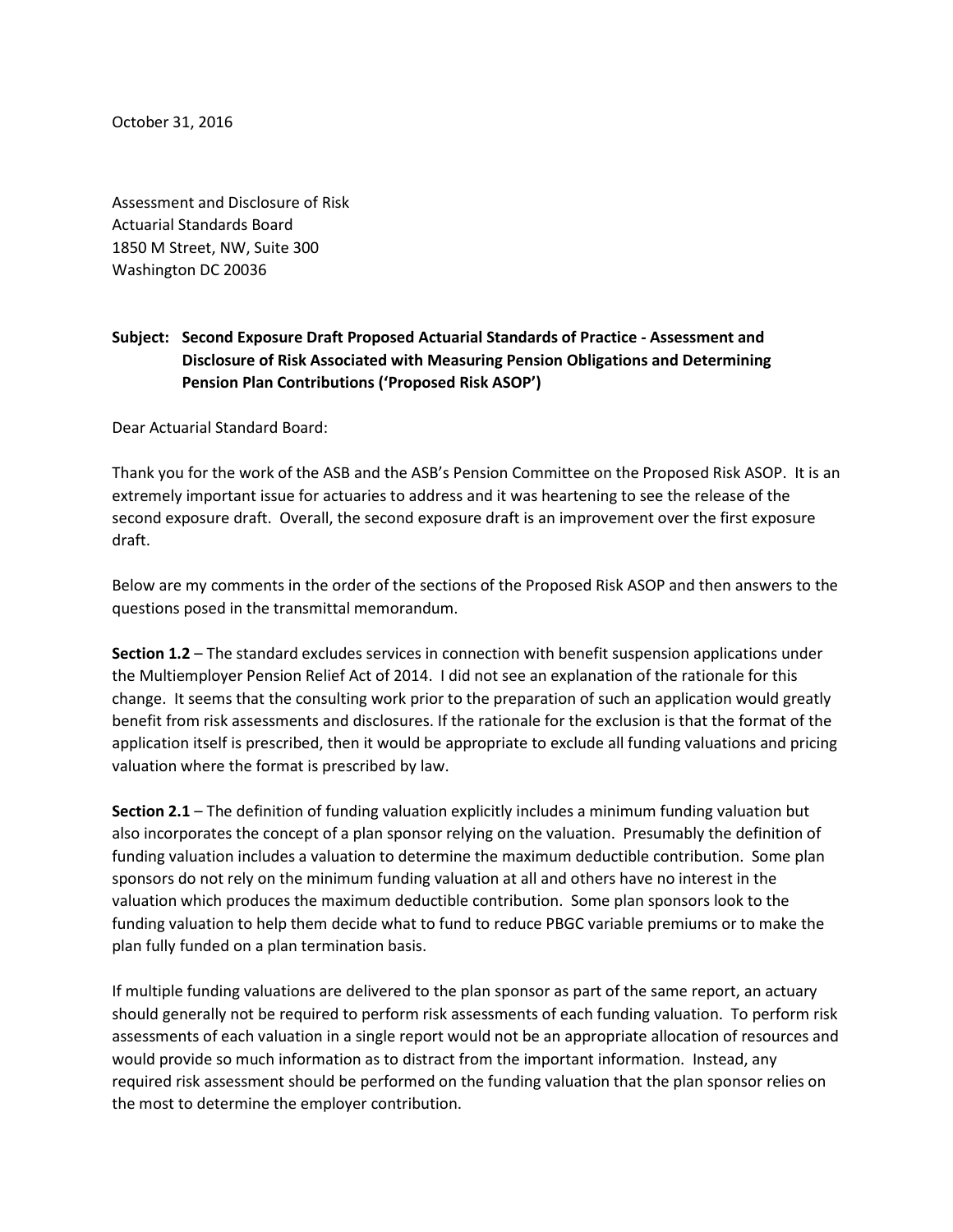The determination of benefit levels appears to be covered under the definition of pricing valuation.

Therefore, I recommend that the text of Section 2.1 be replaced with the following text:

**Funding Valuation** – A periodic measurement of pension obligations performed by the actuary that the plan sponsor may use to determine employer plan contributions. A funding valuation includes the determination of the minimum required contribution as defined by the Employee Retirement Security Act of 1974 (ERISA) if the plans sponsor is expected to use the results of that valuation to determine the employer plan contributions or no other funding valuation is performed. If multiple funding valuations are provided to the plan sponsor as part of a single report or assignment, the funding valuation for purposes of this ASOP is the funding valuation that the plan sponsor relies on the most in determining the employer contributions.

**Section 2.3** – The definition of risk in Section 2.3 better describes the term "Experience Risk." This term would make it clearer which risks are covered by the Proposed Risk ASOP. Additionally, it will make it easier for the ASB to provide guidance regarding other risks at a later date.

The Proposed Risk ASOP definition of risk omits some important risks for funding valuations. For example, some valuations do not require either an investment return assumption or an assumption regarding future employer contributions. For example, a minimum funding valuation under Section 430 does not require an investment return assumption unless an asset smoothing method is used. And, a minimum funding valuation under Section 430 never requires an assumption regarding future employer contributions.

Additionally, the definition of risk as currently stated does not encompass changes in certain assumptions prescribed by law because the changes in the assumptions are not related to actual experience. For example, the segment rates and mortality assumption are prescribed by law. Future measurements will vary based upon the then required assumptions.

Thus, I recommend the following:

- "Experience Risk" replace "Risk" as the term defined in Section 2.3.
- "Prescribed Assumption Risk" be defined as "The potential of actual future measurements deviating from expected future measurements due to Assumptions Prescribed by Law changing."
- "Investment Risk" be defined as "The potential of actual future measurements deviating from expected future measurements due to the investment return being different than expected. In the event that no investment return assumption was necessary for the funding valuation, investment risk shall be assessed by considering the investment return assumption the actuary would have chosen had one been necessary."
- "Subject Risk" be defined as "Experience Risk, Prescribed Assumption Risk, Contribution Risk and Investment Risk"
- "Subject Risk" replace "Risk" throughout the Proposed Risk ASOP as appropriate.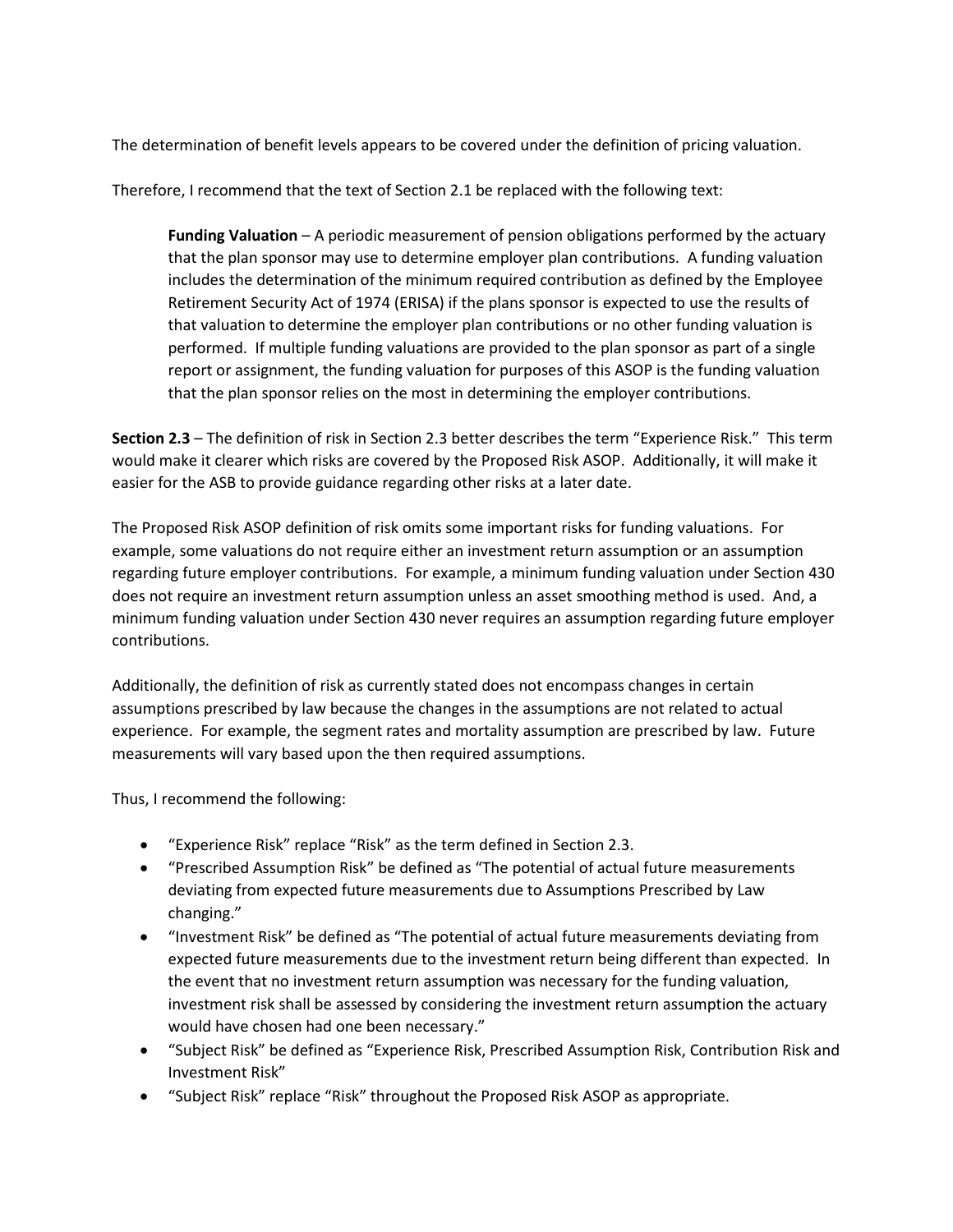**Section 3.2** – As the second paragraph of section 3.2 reads it appears that the list is a mandatory list of considerations. However, some of the items may not be applicable to a plan's risk assessment. As an example, some plans' funding policy are not specific enough to be meaningful in a risk assessment. I recommend that the first sentence of the second paragraph of Section 3.2 be replaced with the following:

The assessment should take into account circumstances applicable to the plan. Such circumstances may include the plan's funding policy, investment policy, funded status, and plan demographics.

**Section 3.3** – Based upon the definition of risk in Section 2.3, the methodology of identifying risks should start with reviewing the assumptions used in the valuation. Each assumption should be reviewed to determine whether variance from the assumption could affect the plan's funded status in an important way.

As noted in ASOP 1, multiple meanings can be attached to "significant". It would be helpful if the meaning of significance here was clarified so that it emphasized relevance. Currently, it could be read to mean size. For some plans, even small actuarial gains and losses may be relevant because they push a plan over or under a particular funding threshold. For other plans, very large actuarial gains and losses may be irrelevant because the plan is well-funded, the plan is small relative to the size of the plan sponsor or the plan only covers the employee-owner of the plan sponsor.

It may be appropriate for the actuary to identify assumptions that the actuary believes to be irrelevant or insignificant to put intended users on notice so that they may inquire further if they believe the assumption may be relevant.

I recommend that the first sentence of Section 3.3 be replaced by the following:

Identification of Risks to Be Assessed – The actuary should review each assumption used in the funding valuation or pricing valuation to identify Subject Risks that in the actuary's professional judgment are relevant to the plan's financial condition. In determining the relevance of a risk the actuary may consider factors such as the significance on the plan's funded status, the plan's funded status, the size of the plan relative to the size of the plan sponsor or other contributing entities, the employer's ability and willingness to contribute more, and the participant group covered by the plan.

**Section 3.4** – The assumption chosen for the risk assessment "should result in one or more plausible outcomes." This constraint is problematic. First, it needs to be clearer from whose perspective plausibility is measured. Second, the requirement on plausibility is misplaced for a risk assessment. Part of the value of a risk assessment may be in identifying remote, black swan risks which on the surface may seem implausible. Additionally, part of the value of a risk assessment may be to demonstrate seemingly implausible outcomes when reasonable assumptions are used. This may be the case with asymmetrical risks or difficult to value plan provisions such as floor offset arrangements.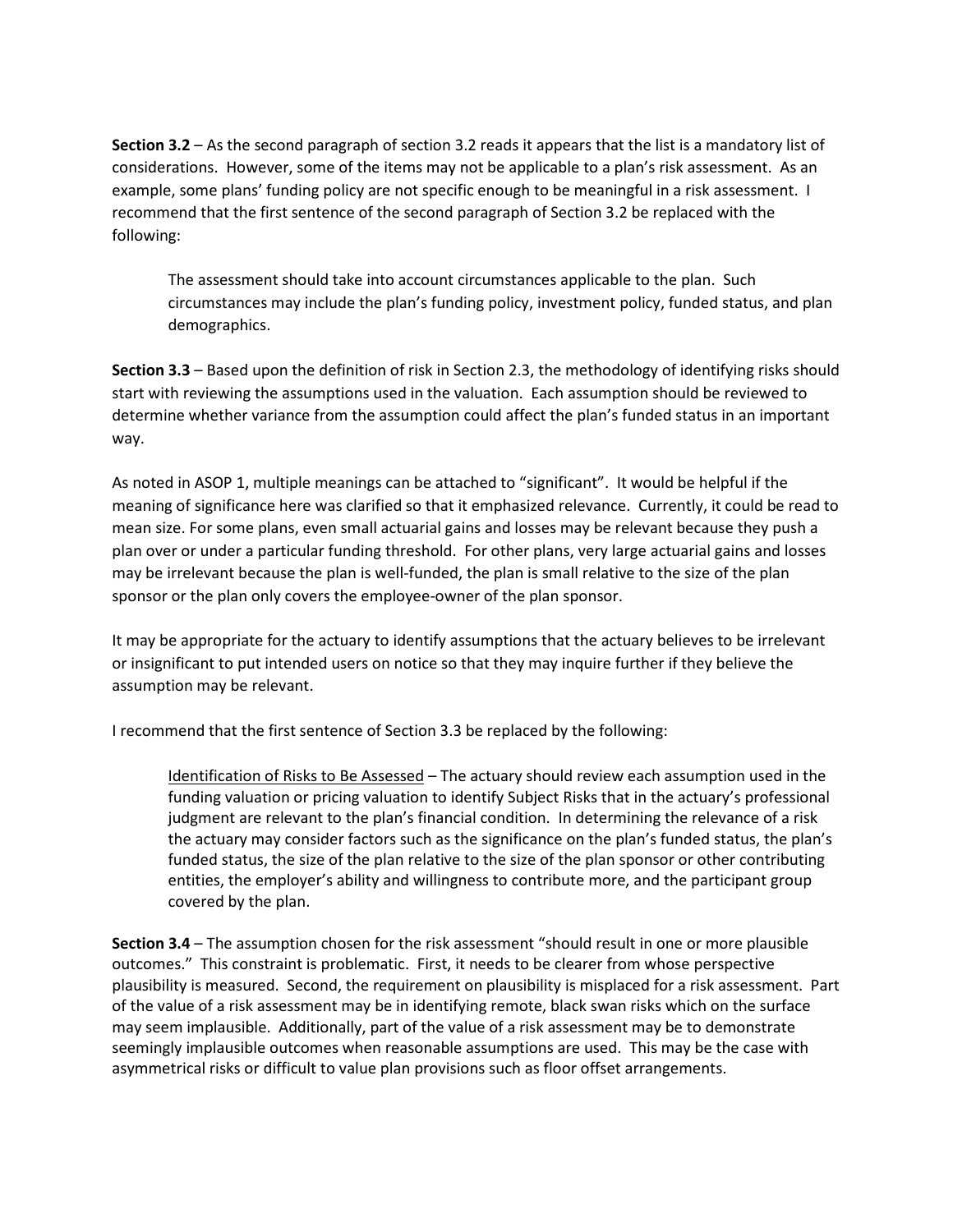**Section 3.6** – Item b. the size of the plan should be clarified so that it is clearer whether size if measured relative to the size of the plan sponsor, number of participants, dollars in the plan, or another measure.

**Section 3.7 –** Flexibility is provided to the actuary regarding which plan maturity measures to disclose, but it is not clear whether an actuary has the discretion to include no maturity measure. For some plans, plan maturity measures may not be helpful in understanding risk. This could be the case where the plan is relatively young, the plan is small relatively compared to the size of the plan sponsor and/or the plan sponsor's ability to contribute to the plan is unrelated to the plan's maturity.

Below are my responses to the specific questions posed in the transmittal memorandum.

- 1. The definition of contribution risk should be included in the definition of Subject Risk as described above.
- 2. It is appropriate that the actuary recommend an additional risk assessment.
- 3. Yes. It is appropriate.

I appreciate the opportunity to comment and hope the above comments are helpful. My practice area is pension with a focus on micro-sized to small private-employer pension plans. The above comments represent my personal opinions and do not represent any organization.

Sincerely,

-DocuSianed by: karen5mith 15F9AE9E3C0945C..

Karen Smith